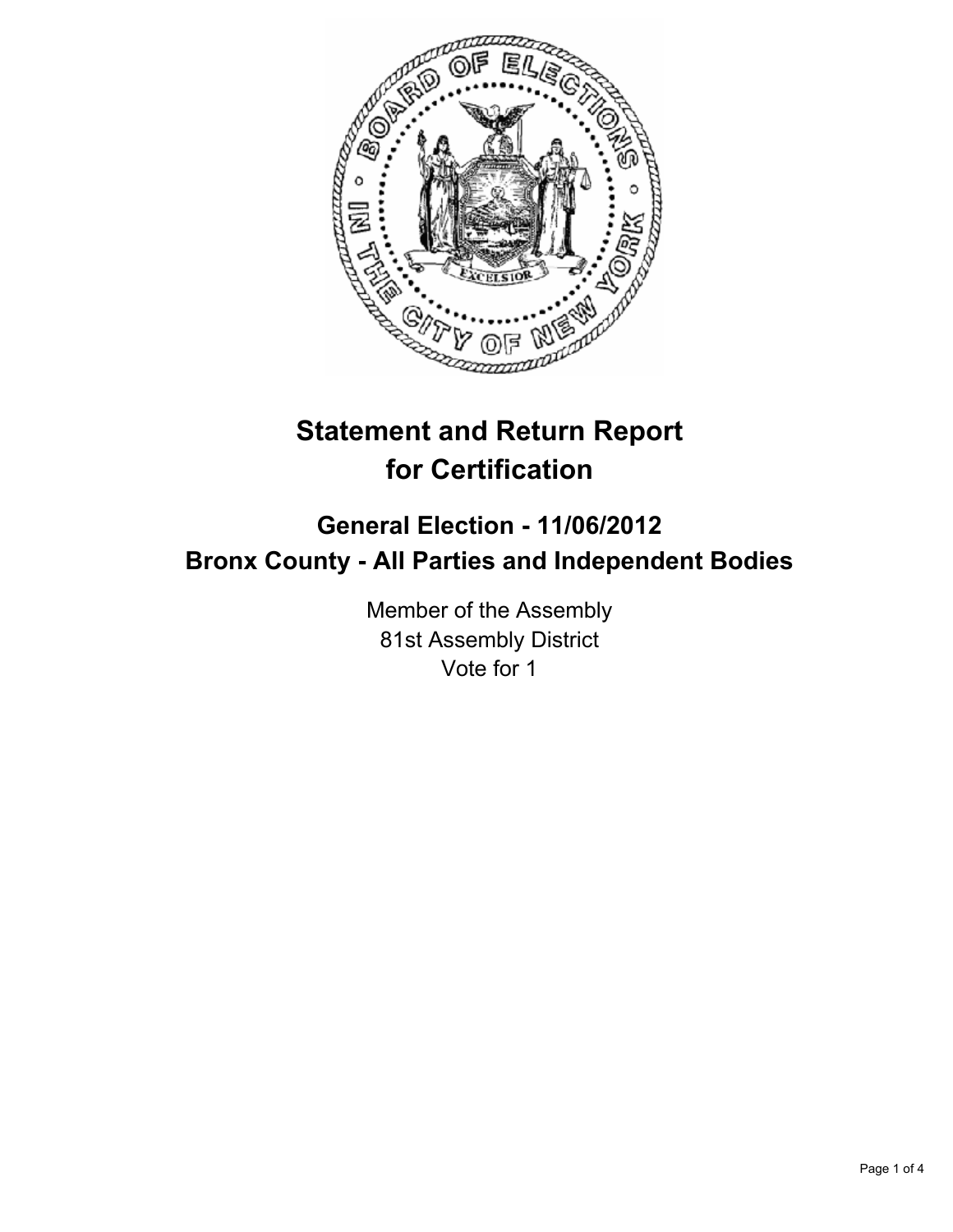

#### **Assembly District 81**

| <b>PUBLIC COUNTER</b>                                    | 36,359       |
|----------------------------------------------------------|--------------|
| <b>EMERGENCY</b>                                         | 0            |
| ABSENTEE/MILITARY                                        | 1,503        |
| FEDERAL                                                  | 489          |
| SPECIAL PRESIDENTIAL                                     | 0            |
| AFFIDAVIT                                                | 3,132        |
| <b>Total Ballots</b>                                     | 41,483       |
| Less - Inapplicable Federal/Special Presidential Ballots | (489)        |
| <b>Total Applicable Ballots</b>                          | 40,994       |
| JEFFREY DINOWITZ (DEMOCRATIC)                            | 30,886       |
| JUDITH KUNZ (CONSERVATIVE)                               | 2,434        |
| JEFFREY DINOWITZ (WORKING FAMILIES)                      | 1,364        |
| AL SHAMPTON (WRITE-IN)                                   | 1            |
| BRIAN ROSEN BARGER (WRITE-IN)                            | 1            |
| CIATTA E. BAYSAH (WRITE-IN)                              | 1            |
| CLIFF STANTON (WRITE-IN)                                 | 1            |
| DAVID A GREEN MD (WRITE-IN)                              | 1            |
| DONALD TRUMP (WRITE-IN)                                  | 1            |
| EVAN FRIEDMAN (WRITE-IN)                                 | 1            |
| <b>GUS HALL (WRITE-IN)</b>                               | $\mathbf 1$  |
| J GUSTANO RIVERA (WRITE-IN)                              | 1            |
| JACQUETTA SEATTLMAZI (WRITE-IN)                          | 1            |
| JAMIN SEWELL (WRITE-IN)                                  | 1            |
| JAY HAUBEN (WRITE-IN)                                    | 1            |
| JORDAN MOSS (WRITE-IN)                                   | 1            |
| KENNETH WYRTCH (WRITE-IN)                                | $\mathbf 1$  |
| KEVIN C. BRADY (WRITE-IN)                                | 1            |
| LARRY BLUCHER (WRITE-IN)                                 | 1            |
| MARGARET GROARKE (WRITE-IN)                              | 1            |
| MARGRET GROAKE (WRITE-IN)                                | 1            |
| MARK GJONAJ (WRITE-IN)                                   | 2            |
| MARK GJONES (WRITE-IN)                                   | 1            |
| MICHAEL WELCH (WRITE-IN)                                 | 1            |
| MITCHELL ADLER (WRITE-IN)                                | $\mathbf 1$  |
| PEDRO ESPADA JR. (WRITE-IN)                              | 2            |
| ROBERTO PRESS (WRITE-IN)                                 | 1            |
| SEBASTIAN ELGARO MARTINEZ (WRITE-IN)                     | $\mathbf{1}$ |
| UNATTRIBUTABLE WRITE-IN (WRITE-IN)                       | 10           |
| <b>Total Votes</b>                                       | 34,721       |
| Unrecorded                                               | 6,273        |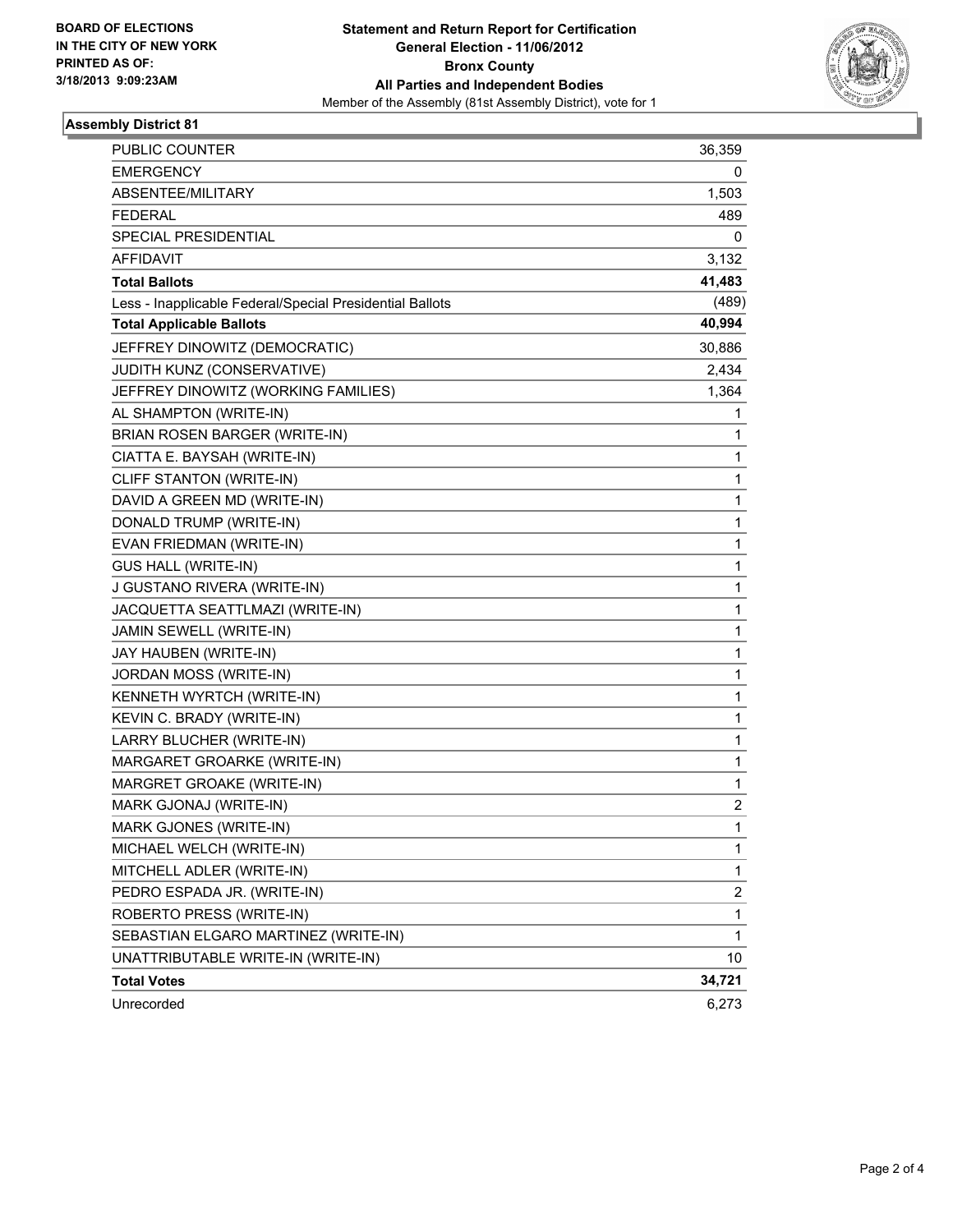

#### **Total for Member of the Assembly (81st Assembly District) - Bronx County**

| <b>PUBLIC COUNTER</b>                                    | 36,359                  |
|----------------------------------------------------------|-------------------------|
| <b>EMERGENCY</b>                                         | 0                       |
| ABSENTEE/MILITARY                                        | 1,503                   |
| FEDERAL                                                  | 489                     |
| SPECIAL PRESIDENTIAL                                     | 0                       |
| <b>AFFIDAVIT</b>                                         | 3,132                   |
| <b>Total Ballots</b>                                     | 41,483                  |
| Less - Inapplicable Federal/Special Presidential Ballots | (489)                   |
| <b>Total Applicable Ballots</b>                          | 40,994                  |
| JEFFREY DINOWITZ (DEMOCRATIC)                            | 30,886                  |
| JUDITH KUNZ (CONSERVATIVE)                               | 2,434                   |
| JEFFREY DINOWITZ (WORKING FAMILIES)                      | 1,364                   |
| AL SHAMPTON (WRITE-IN)                                   | 1                       |
| BRIAN ROSEN BARGER (WRITE-IN)                            | 1                       |
| CIATTA E. BAYSAH (WRITE-IN)                              | 1                       |
| CLIFF STANTON (WRITE-IN)                                 | 1                       |
| DAVID A GREEN MD (WRITE-IN)                              | 1                       |
| DONALD TRUMP (WRITE-IN)                                  | 1                       |
| EVAN FRIEDMAN (WRITE-IN)                                 | 1                       |
| <b>GUS HALL (WRITE-IN)</b>                               | 1                       |
| J GUSTANO RIVERA (WRITE-IN)                              | 1                       |
| JACQUETTA SEATTLMAZI (WRITE-IN)                          | 1                       |
| JAMIN SEWELL (WRITE-IN)                                  | 1                       |
| JAY HAUBEN (WRITE-IN)                                    | 1                       |
| JORDAN MOSS (WRITE-IN)                                   | 1                       |
| KENNETH WYRTCH (WRITE-IN)                                | 1                       |
| KEVIN C. BRADY (WRITE-IN)                                | 1                       |
| LARRY BLUCHER (WRITE-IN)                                 | 1                       |
| MARGARET GROARKE (WRITE-IN)                              | 1                       |
| MARGRET GROAKE (WRITE-IN)                                | 1                       |
| MARK GJONAJ (WRITE-IN)                                   | 2                       |
| MARK GJONES (WRITE-IN)                                   | 1                       |
| MICHAEL WELCH (WRITE-IN)                                 | 1                       |
| MITCHELL ADLER (WRITE-IN)                                | 1                       |
| PEDRO ESPADA JR. (WRITE-IN)                              | $\overline{\mathbf{c}}$ |
| ROBERTO PRESS (WRITE-IN)                                 | 1                       |
| SEBASTIAN ELGARO MARTINEZ (WRITE-IN)                     | 1                       |
| UNATTRIBUTABLE WRITE-IN (WRITE-IN)                       | 10                      |
| <b>Total Votes</b>                                       | 34,721                  |
| Unrecorded                                               | 6,273                   |